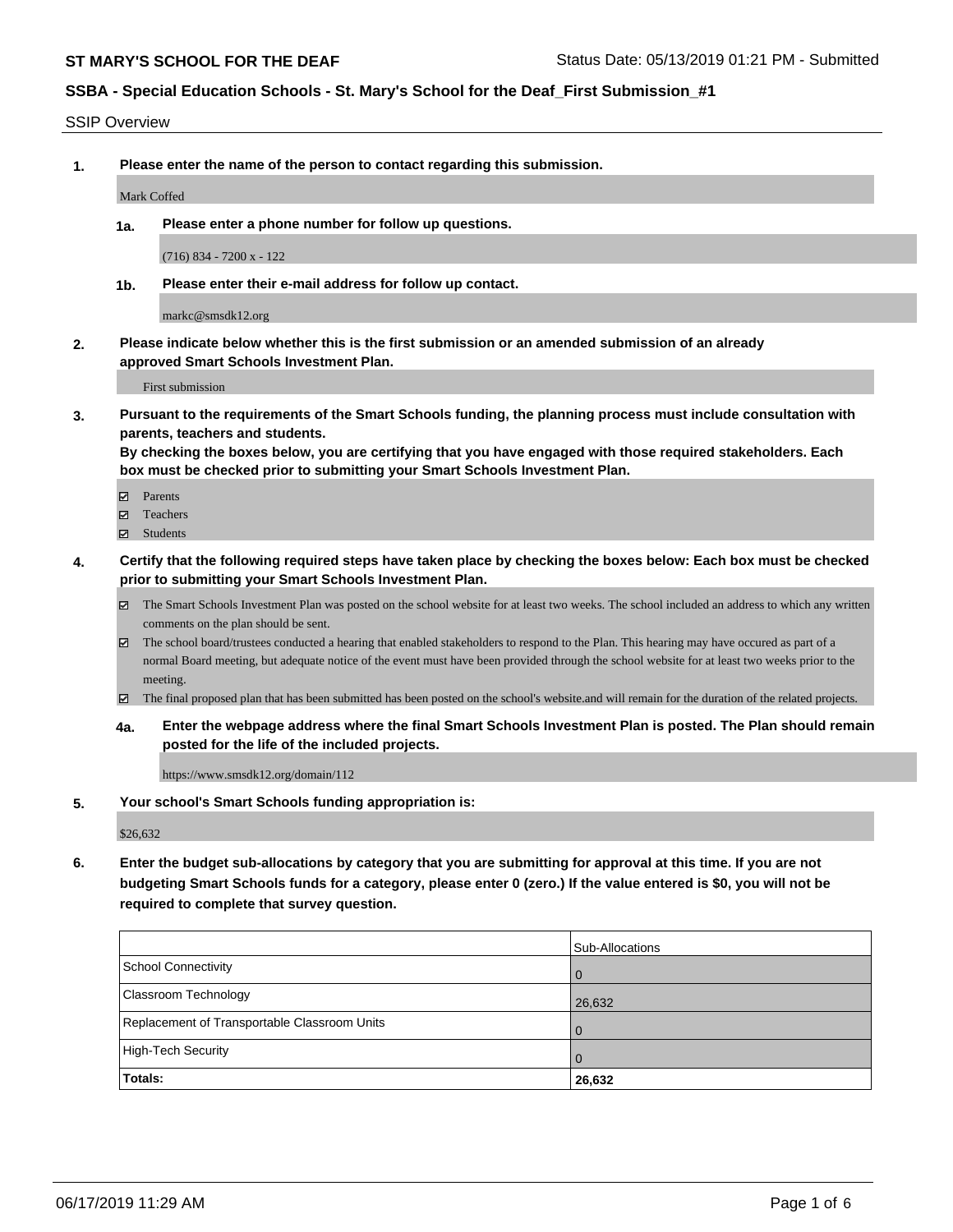School Connectivity

**1. Describe how you intend to use Smart Schools funds for high-speed broadband and/or wireless connectivity projects in school buildings.**

(No Response)

**2. Describe how the school plans to use digital connectivity and technology to improve teaching and learning.**

(No Response)

**3. Does your School Connectivity project require new construction or substantially altered space and result in capitalized cost in excess of \$100,000?**

(No Response)

**4. If you are submitting an allocation for School Connectivity complete this table. Note that the calculated Total at the bottom of the table must equal the Total allocation for this category that you entered in the SSIP Overview overall budget.** 

|                                            | Sub-Allocation |
|--------------------------------------------|----------------|
| Network/Access Costs                       | (No Response)  |
| Outside Plant Costs                        | (No Response)  |
| School Internal Connections and Components | (No Response)  |
| <b>Professional Services</b>               | (No Response)  |
| Testing                                    | (No Response)  |
| Other Upfront Costs                        | (No Response)  |
| <b>Other Costs</b>                         | (No Response)  |
| Totals:                                    | 0              |

**5. Please detail the type, quantity, per unit cost and total cost of the eligible items under each sub-category. This is especially important for any expenditures listed under the "Other" category. All expenditures must be eligible for tax-exempt financing to be reimbursed with Smart Schools funds. Sufficient detail must be provided so that we can verify this is the case. If you have any questions, please contact us directly through smartschools@nysed.gov. Add rows under each sub-category for additional items, as needed.**

| each type.<br>(No Response)      | (No Response)          | (No Response) | (No Response) | (No Response)     |
|----------------------------------|------------------------|---------------|---------------|-------------------|
|                                  |                        |               |               |                   |
| Repeat to add another item under |                        |               |               |                   |
| ∣type.                           |                        |               |               |                   |
| Select the allowable expenditure | I Item to be purchased | Quantity      | Cost per Item | <b>Total Cost</b> |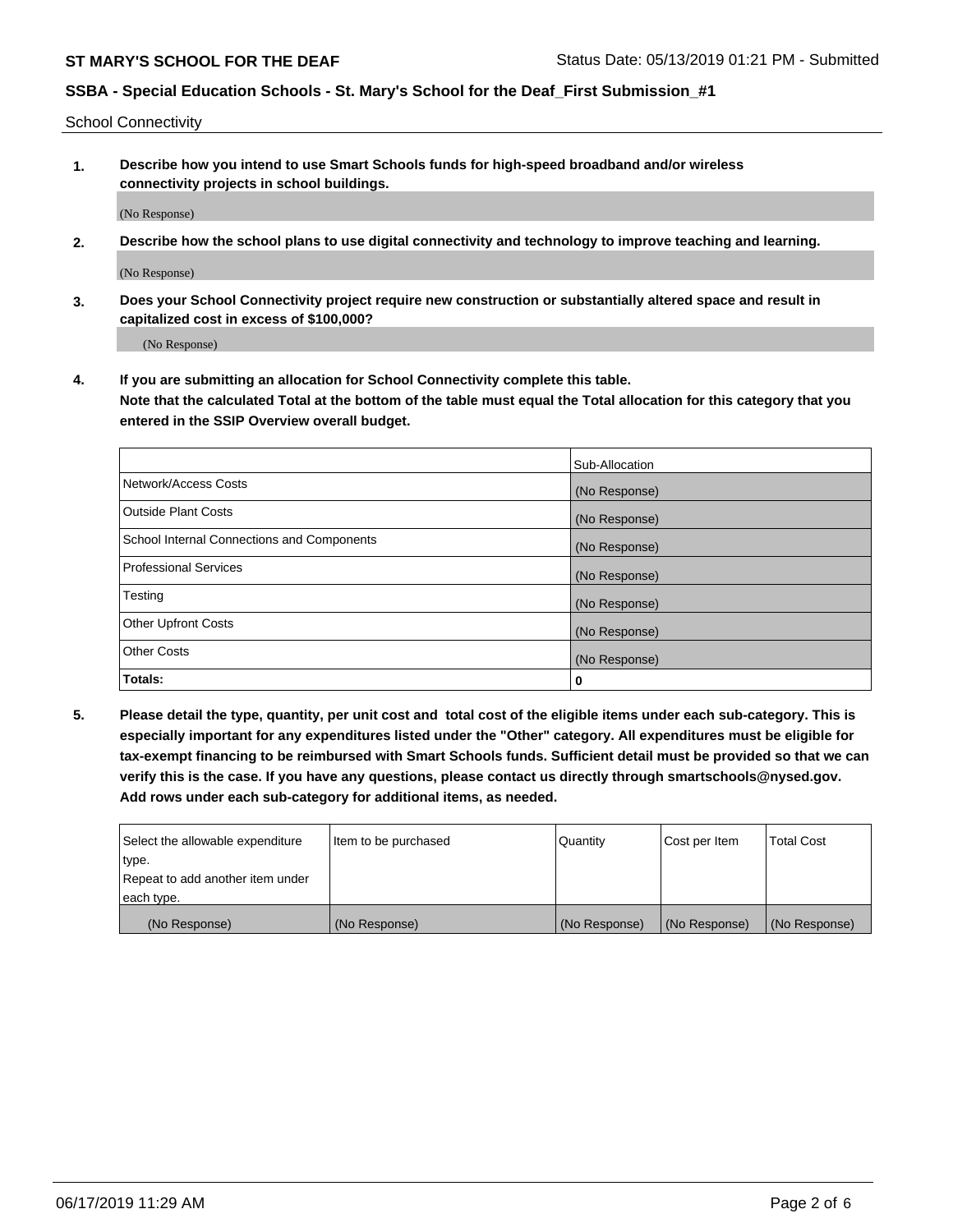Classroom Learning Technology Equipment (Devices)

**1. Describe the devices you intend to purchase and their compatibility with existing or planned platforms or systems.**

St. Mary's School for the Deaf intends to utilize its portion of the Smart Schools Funding, \$26,632 to purchase classroom technology. More specifically, the School's SSIP plans to acquire a mix of computers (desk and lap top), Chromebooks, and tablets. Students and staff will realize a maximum benefit from the acquisition of new technology as the School leverages its connectivity and infrastructure. SMSD has 46 wireless connections and 100MB of bandwidth. Improved technology and support within SMSD are sustained as the annual budget includes funding for technology acquisitions and its maintenance, as well as for staff training.

#### **2. Describe how the proposed technology purchases will improve teaching and learning inside or outside of the classroom.**

The SMSD staff has developed strong technology skills as the School encourages and supports ongoing training. Technology in the classroom and throughout the School allows differentiated instruction as a cornerstone of the School's educational program leading to improved outcomes and student success. The acquisition will enable the School to both upgrade existing technology as well as add to the existing educational equipment in the classrooms/labs/learning spaces. The SSIP funding will ensure that the School's diverse student population will have equal access to enhanced educational services and learning opportunities that result in reduced learning gaps and improved outcomes.

**3. To ensure the sustainability of technology purchases made with Smart Schools funds, schools must have a plan to maintain and support technology purchases reimbursed with Smart Schools funds. This sustainability plan should support recurring costs of use that are ineligible for Smart Schools funding such as device maintenance, technical support, Internet and wireless fees, maintenance of hotspots, staff professional development, building maintenance and the replacement of incidental items.**

By checking this box, you certify that the school has a sustainability plan as described above.

**4. Schools must ensure that devices purchased with Smart Schools funds will be distributed, prepared for use, maintained and supported appropriately. Schools must maintain detailed device inventories in accordance with generally accepted accounting principles.**

By checking this box, you certify that the school has a distribution and inventory management plan and system in place.

- **5. Schools must contact the SUNY/CUNY teacher preparation program that supplies the largest number of its new teachers to request advice on innovative uses and best practices at the intersection of pedagogy and educational technology.**
	- By checking this box, you certify that you have contacted the SUNY/CUNY teacher preparation program that supplies the largest number of your new teachers to request advice on these issues.
	- **5a. Please enter the name of the SUNY or CUNY Institution that you contacted.**

Buffalo State College

**5b. Enter the primary Institution phone number.**

(716) 878 4214

**5c. Enter the name of the contact person with whom you consulted and/or will be collaborating with on innovative uses of technology and best practices.**

Dr. Wendy Paterson, Professor and Dean School of Education

**6. If you are submitting an allocation for Classroom Educational Technology, complete this table.**

**Note that the calculated Total at the bottom of the table must equal the Total allocation for this category that you entered in the SSIP Overview overall budget.**

|                         | Sub-Allocation |
|-------------------------|----------------|
| Interactive Whiteboards | $\Omega$       |
| Computer Servers        | $\Omega$       |
| Desktop Computers       | 18,240         |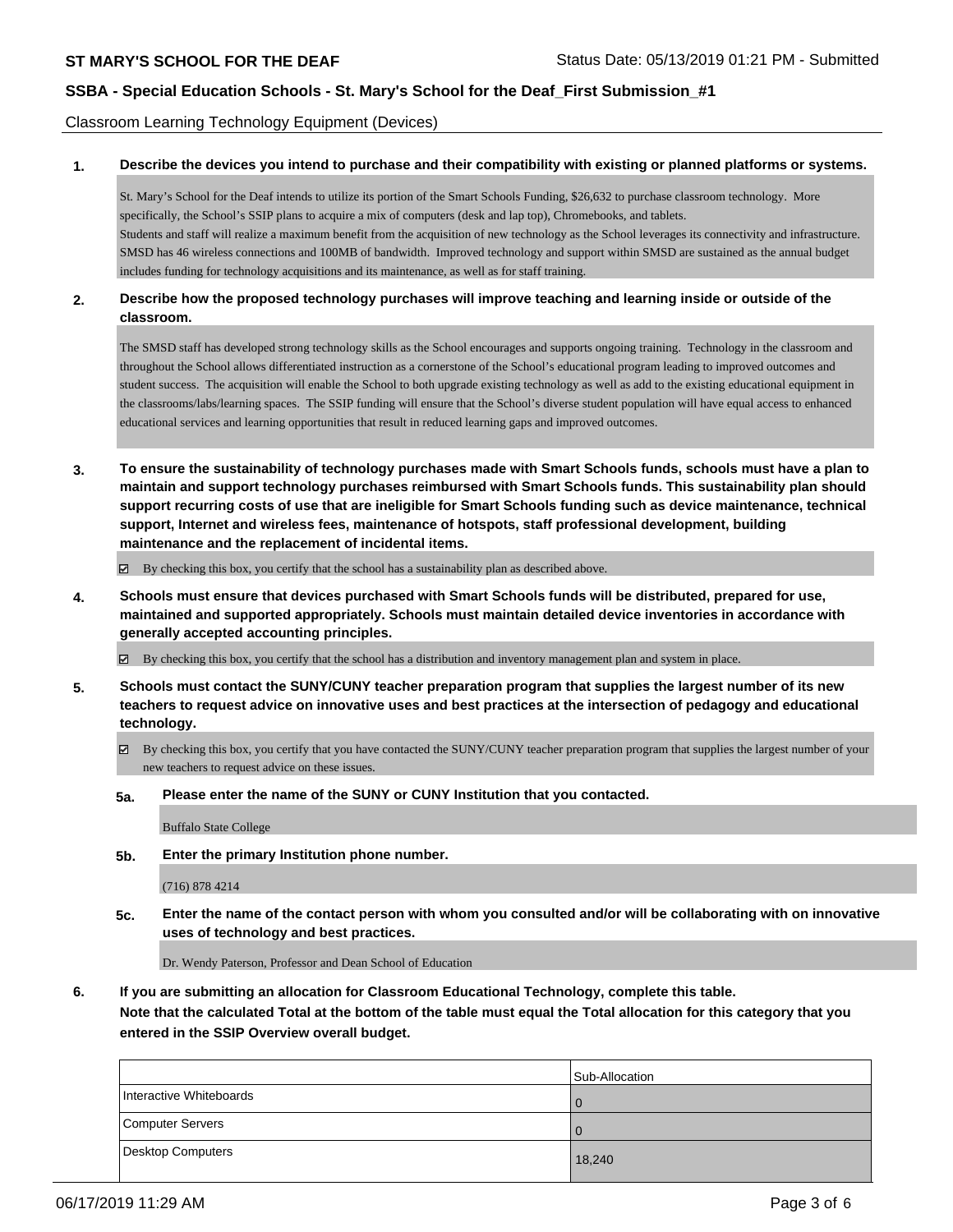Classroom Learning Technology Equipment (Devices)

|                    | Sub-Allocation |
|--------------------|----------------|
| Laptop Computers   | 8,392          |
| Tablet Computers   | $\Omega$       |
| <b>Other Costs</b> | $\Omega$       |
| Totals:            | 26,632         |

**7. Please detail the type, quantity, per unit cost and total cost of the eligible items under each sub-category. This is especially important for any expenditures listed under the "Other" category. All expenditures must be capital bond eligible to be reimbursed with Smart Schools funds. If you have any questions, please contact us directly through smartschools@nysed.gov.**

**Add rows under each sub-category for additional items, as needed.**

| Select the allowable expenditure | Item to be purchased | Quantity | Cost per Item | <b>Total Cost</b> |
|----------------------------------|----------------------|----------|---------------|-------------------|
| type.                            |                      |          |               |                   |
| Repeat to add another item under |                      |          |               |                   |
| each type.                       |                      |          |               |                   |
| <b>Desktop Computers</b>         | Dell OptiPlex3060    | 24       | 760           | 18,240            |
| <b>Laptop Computers</b>          | Dell Inspiron15 5000 | 5        | 779           | 3,895             |
| <b>Laptop Computers</b>          | Apple 13.3           | 3        | 1,249         | 3,747             |
| <b>Laptop Computers</b>          | Dell-11.6            | 5        | 150           | 750               |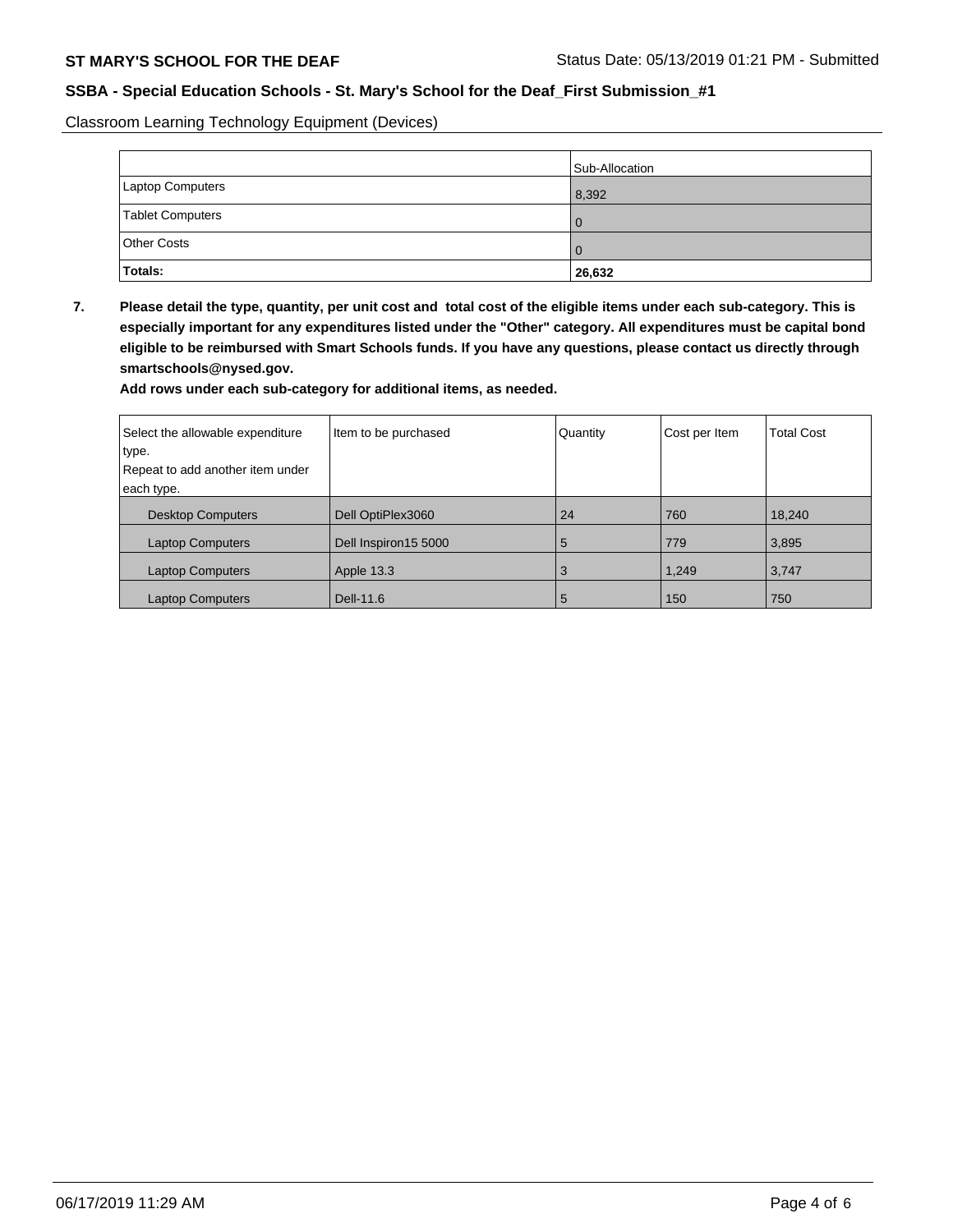Replace/Modernize Transportable Classrooms

**1. Describe the school's plan to construct, enhance or modernize education facilities to provide high-quality instructional space by replacing transportable classrooms.**

(No Response)

**2. Does your Classroom Trailer project require new construction or substantially altered space and result in capitalized cost in excess of \$100,000?**

(No Response)

**3. If you have made an allocation for Replace Transportable Classrooms, complete this table. Note that the calculated Total at the bottom of the table must equal the Total allocation for this category that you entered in the SSIP Overview overall budget.**

|                                                | Sub-Allocation |
|------------------------------------------------|----------------|
| Construct New Instructional Space              | (No Response)  |
| Enhance/Modernize Existing Instructional Space | (No Response)  |
| Other Costs                                    | (No Response)  |
| Totals:                                        | 0              |

**4. Please detail the type, quantity, per unit cost and total cost of the eligible items under each sub-category. This is especially important for any expenditures listed under the "Other" category. All expenditures must be capital bond eligible to be reimbursed with Smart Schools funds. If you have any questions, please contact us directly through smartschools@nysed.gov.**

**Add rows under each sub-category for additional items, as needed.**

| Select the allowable expenditure | lltem to be purchased | Quantity      | Cost per Item | <b>Total Cost</b> |
|----------------------------------|-----------------------|---------------|---------------|-------------------|
| type.                            |                       |               |               |                   |
| Repeat to add another item under |                       |               |               |                   |
| each type.                       |                       |               |               |                   |
| (No Response)                    | (No Response)         | (No Response) | (No Response) | (No Response)     |